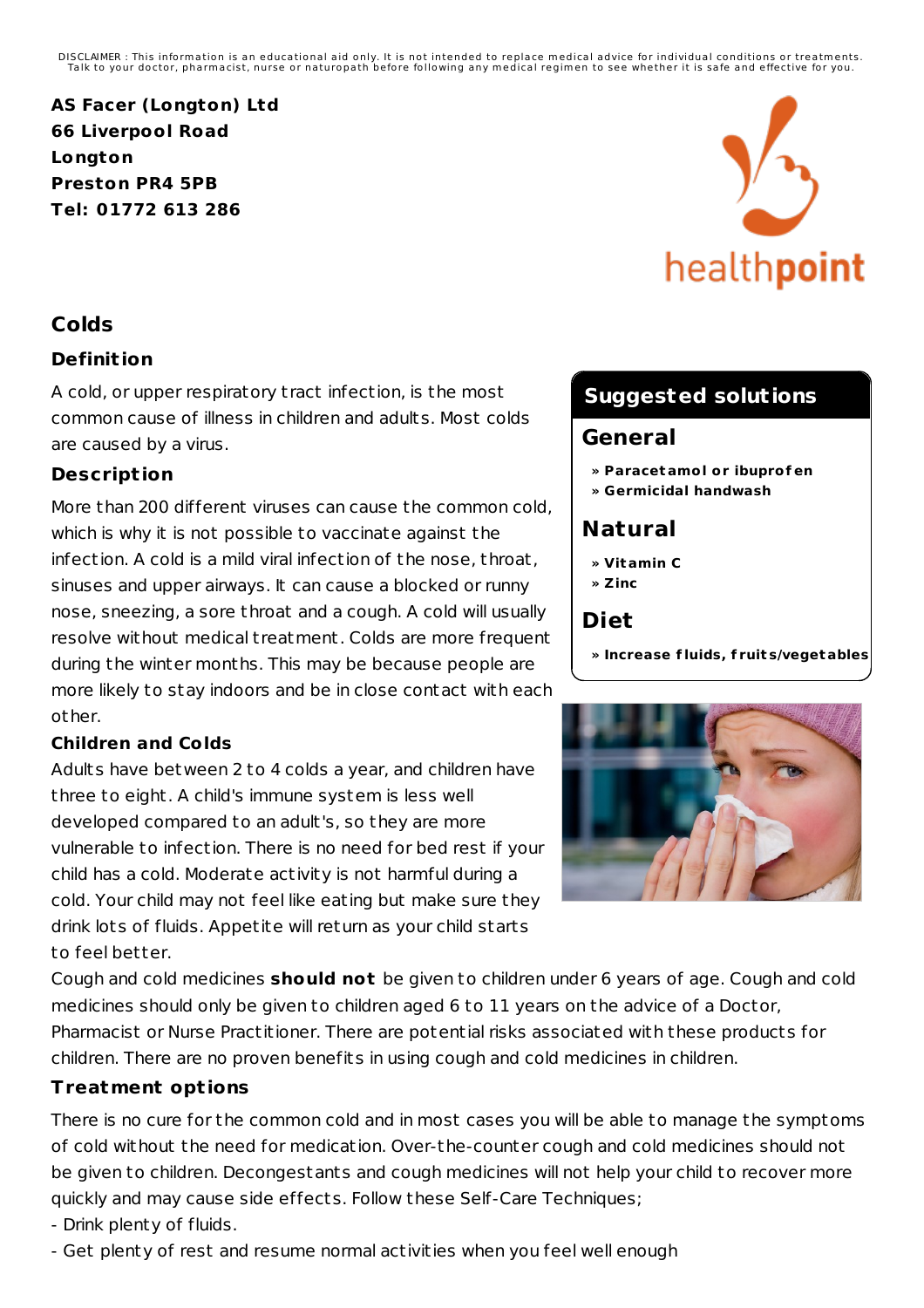- Eat healthily: a low-fat, high-fibre diet is recommended, including plenty of fresh fruit and vegetables (five portions a day).

- Vapour rubs can help to soothe the symptoms of a cold in babies and young children. Apply the rub to your child's chest and back. Don't apply it to their nost rils because this could cause pain and breathing difficulties.

- Menthol lozenges may help to relieve the symptoms of a sore throat.

- Nasal saline drops or sprays can help relieve the symptoms of nasal congestion in babies and young children.

- Gargling with salt water can sometimes help to relieve the symptoms of a sore throat and nasal congestion.

- Child-formula paracetamol or ibuprofen may be used to help relieve pain and fever in children. See your Doctor if symptoms do not resolve within 2 weeks or if a patient

- Refuses to drink fluids
- Vomits frequently
- Complains of intense headache
- $\bullet$  Is pale and sleepy
- Has difficulty breathing
- Has a high fever that does not respond to paracetamol
- Shows no improvement in 48 hours
- Shows any other signs that you are worried about.

### **Prevent ion**

The viruses that cause colds are spread by sneezing, coughing and hand contact. You can reduce the risk of spreading the common cold by doing the following;

- Wash your hands regularly and thoroughly, particularly after touching your nose or mouth and before handling food
- Always sneeze and cough into tissues as this will help to contain the virus; throw away used tissues immediately and wash your hands
- Clean surfaces regularly to keep them free of germs
- Avoid sharing cups, plates, cutlery and kitchen utensils
- Use disposable paper towels to dry your hands and face, rather than shared towels. As with tissues, always dispose of the paper towels after you have finished using them..

### **Vitamins/minerals/herbs**

Supplements may only be of value if dietary intake is inadequate.

- Vitamin C is associated with healthy immune function.
- Zinc supports immune function and may have antiviral effects.
- Echinacea can reduce the duration of cold symptoms and assist in prevention of colds.
- Garlic is reputed to have anti-bacterial properties, along with immune enhancing activity.
- Ast ragalus may assist in preventing the common cold.

### **Aromatherapy**

The listed essential oils are suggested for the temporary relief of the symptoms of Colds. The most specific oils are shown in capitals.

Aniseed, Basil, Cit ronella, EUCALYPTUS, Grapefruit, Lavender, Lemon, Lime, Myrrh, Orange, Peppermint, PINE, TEA TREE, THYME.

#### **Application**

MASSAGE: Blend any single listed essential oil or combination of several essential oils - 5 drops (total) to 10mL (1/3 fl oz) vegetable carrier oil such as Sweet Almond, Apricot Kernel. Apply twice daily to chest, upper back and throat with gentle massage.